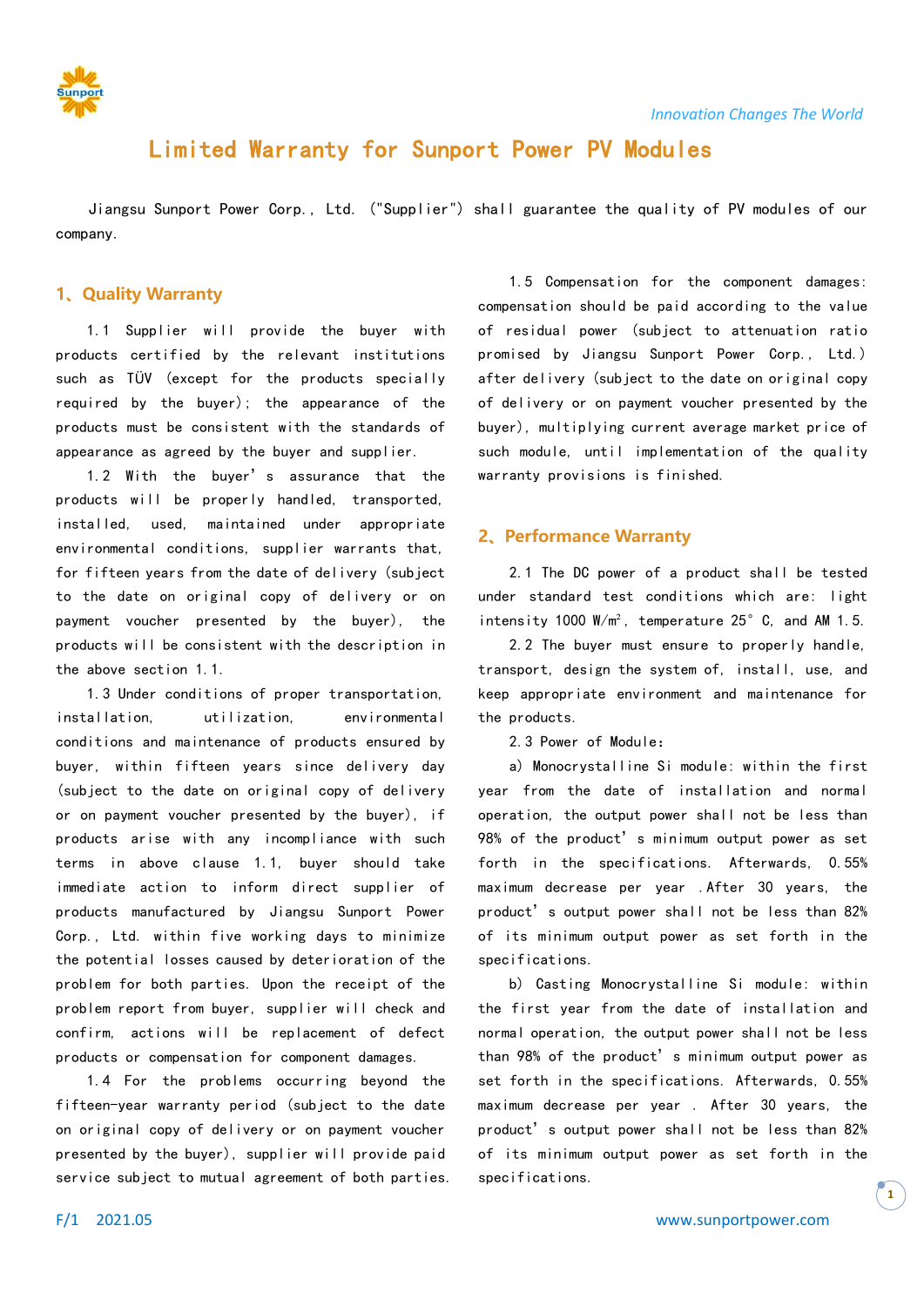

c) Polycrystalline Si module: within the first year from the date of installation and normal operation, the output power shall not be less than 98% of the product's minimum output power as set forth in the specifications. Afterwards, 0.55% maximum decrease per year . After 30 years, the product's output power shall not be less than 82% of its minimum output power as set forth in the specifications.

2.4 If the output power of the module does not meet the above levels within the time specified, the supplier and the buyer will jointly analyze the causes. If supplier determines that the liability is attributable to itself, then supplier will provide the buyer with best remedial choices commercially reasonable, such as providing additional module, repairing or replacing the module, providing the buyer with compensation in accordance with this Limited Warranty, extending the warranty period for the original module, etc. If the supplier has ceased to manufacture the module in problem, the supplier will provide the standard products it is

manufacturing as remedy.

2.5 Compensation for the shortage of power: For the difference between the actual total output power and the committed total output power, the supplier will compensate the buyer with additional modules having the equivalent power.

#### **3、Preconditions**

3.1 Losses caused by natural disasters, such as lightning, storm, hail, flood, fire, earthquake, war, and unrest, caused by the quality of non product itself, are not within the scope of the warranty.

3.2 This Limited Warranty covers neither the transportation charges of the products to be returned, nor the unloading and reloading charges and other charges such occured.

3.3 This Limited Warranty does not cover the situation that the type and serial number of any products are illegible.

F/1 2021.05 www.sunportpower.com 3.4 The buyer must ensure proper package, handling, transportation, storage, system design, installation, use, environment and maintenance for

the product.

#### **4、Warranty Transfer**

4.1These warranty terms exclusively apply to END - CUSTOMERS. END - CUSTOMER in terms of this warranty is the purchaser of the respective PV -Module, who has purchased the respective PV - Module for end-use and has installed the same for the first time (First Installation).

4.2 This warranty is transferrable by an END‐ CUSTOMER to the purchaser of an already installed PV - Module insofar as the PV - Module remains at its original place of installation.

#### **5、Warranty Disclaimer**

Except as expressly set forth above, the parties make no representations, warranties, or guarantees, either express or implied, oral or written, with respect to the product or otherwise, including without limitation any implied warranty (1) of merchantability, (2) of fitness for particular purpose, (3) non-infringement.

# **6、Apply to Module Type**

Monocrystalline Si Products : SPPXXXM60 、 SPPXXXMH6、SPPXXXN60 、SPPXXXNH6、SPPXXXM72、SPPXXXMH7、 SPPXXXN72 、 SPPXXXNH7 、 SPPXXXM60H 、 SPPXXXMH6H 、 SPPXXXN60H、SPPXXXNH6H、SPPXXXM72H、SPPXXXMH7H、 SPPXXXN72H、SPPXXXNH7H、SPPXXXNHEH、SPPXXXNHFH、 SPPXXXNHJH、SPPXXXQHEH、SPPXXXQHJH

Casting Monocrystalline Si Products: SPPXXXP60、 SPPXXXPH6、SPPXXXD60、SPPXXXDH6、SPPXXXP72、SPPXXXPH7、 SPPXXXD72 、 SPPXXXDH7 、 SPPXXXP60H 、 SPPXXXPH6H 、 SPPXXXD60H、SPPXXXDH6H、SPPXXXP72H、SPPXXXPH7H、 SPPXXXD72H、SPPXXXDH7H、SPPXXXDHEH、SPPXXXDHFH、 SPPXXXDHJH

Polycrystalline Si Products : SPPXXXP60 、 SPPXXXPH6、SPPXXXD60、SPPXXXDH6、SPPXXXP72、SPPXXXPH7、 SPPXXXD72 、 SPPXXXDH7 、 SPPXXXP60H 、 SPPXXXPH6H 、 SPPXXXD60H、SPPXXXDH6H、SPPXXXP72H、SPPXXXPH7H、 SPPXXXD72H、SPPXXXDH7H

# **7、Else**

For the contents above, English version shall prevail.

**2**